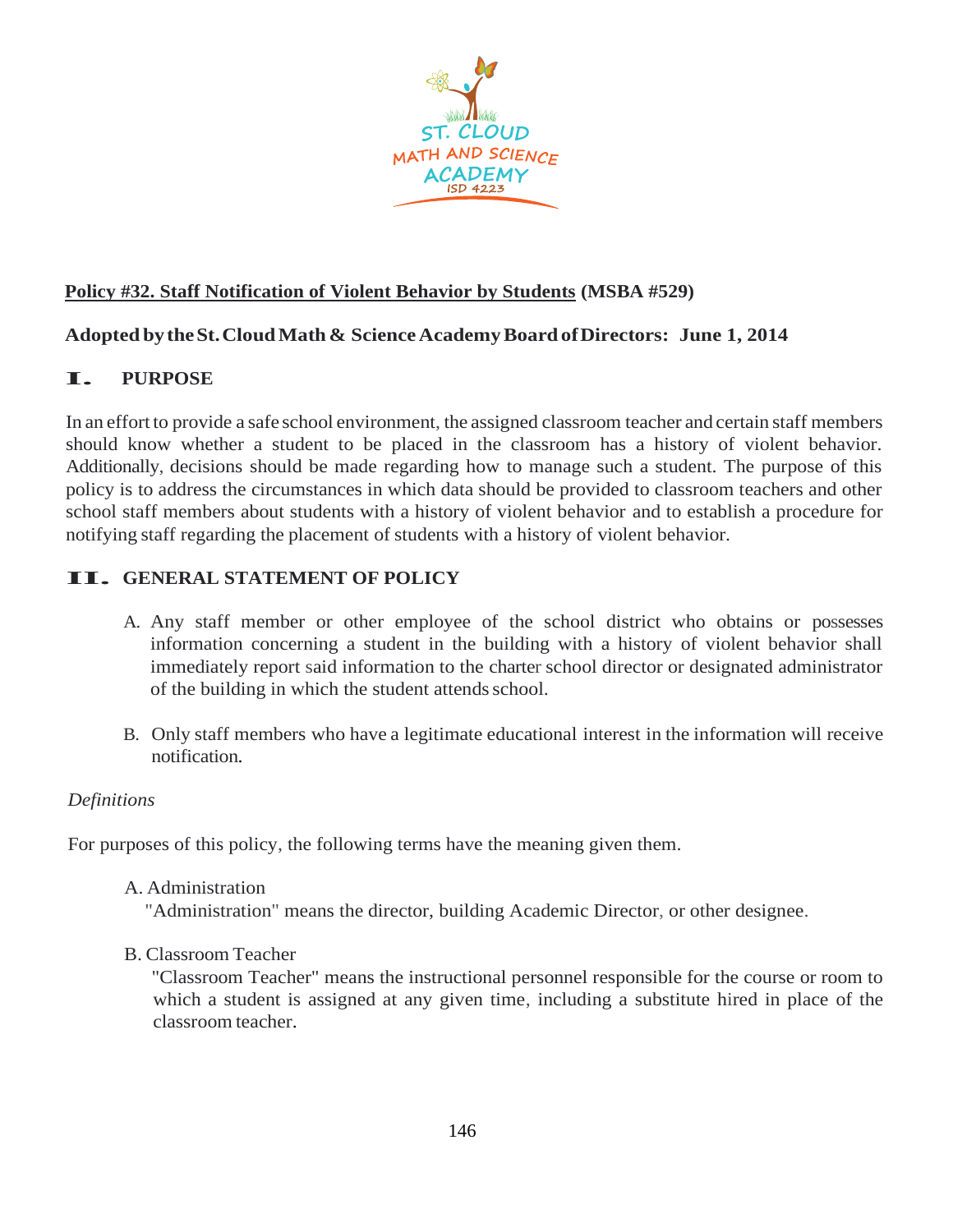### C. History of Violent Behavior

- 1. A student will be considered to have a history of violent behavior if incident(s) of violence have occurred during the current or previous school year.
- 2. If a student has an incident of violence during the current or previous school, that incident and all other past related or similar incidents of violence will be reported.

# D. Incident(s) of Violence

"Incident(s) of violence" means willful conduct in which a student endangers or causes physical injury to the student, other students, or surrounding person(s) or endangers or causes significant damage to school district property, regardless of whether related to a disability or whether discipline was imposed.

# E. Legitimate Educational Interest

" Legitimate educational interest" includes interest directly related to classroom instruction, teaching, student achievement and progress, discipline of a student, student health and welfare, and the ability to respond to a request for educational data. It includes a person's need to know in order to:

- 1. Perform an administrative task required in the school or the employee's contract or position description approved by the school board;
- 2. Perform a supervisory or instructional task directly related to the student's education; or
- 3. Perform a service or benefit for the student or the student's family such as health care, counseling, student job placement, or student financial aid.
- 4. Perform a task directly related to responding to a request for data.

# F. School Staff Member

"School Staff Member" includes:

- 1. A person duly elected to the school board;
- 2. A person employed by the school board in an administrative, supervisory, instructional, or other professional position;
- 3. A person employed by the school board as a temporary substitute in a professional position for the period of his or her performance as a substitute; and
- 4. A person employed by, or under contract to, the school board to perform a special task such as a secretary, a clerk, a public information officer or data practices compliance official, an attorney, or an auditor for the period of his or her performance as an employee or contractor.

# *Procedure for Staff Notification of Students with Violent Behavior*

# A. Reports of Violent Behavior

Any staff member or other employee of the school district who becomes aware of any information regarding the violent behavior of an enrolling student or any student enrolled in the school district shall immediately report the information to the building Academic Director where the student is enrolled orseeks to enroll.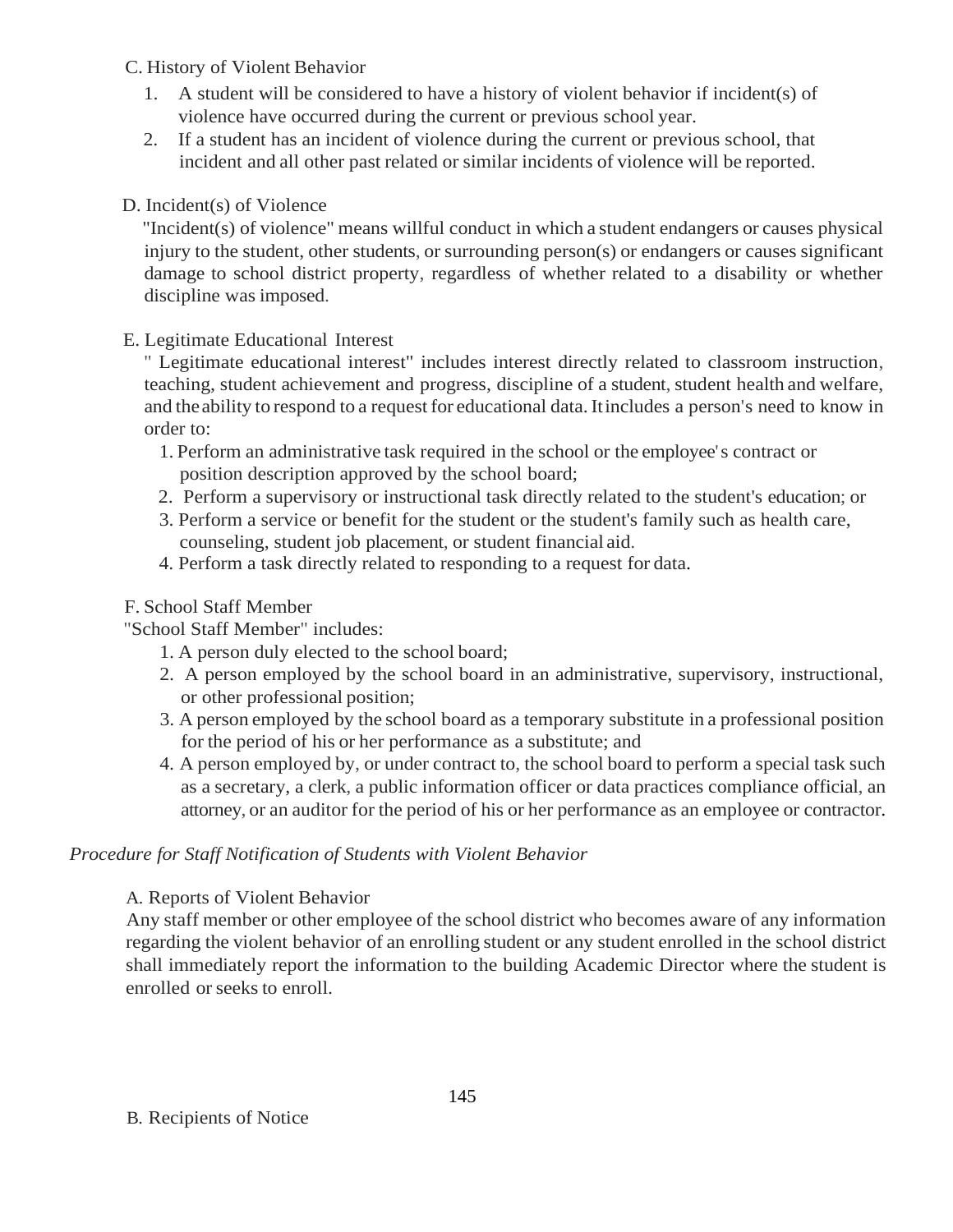Each classroom teacher of a student with a history of violent behavior (see Section Ill.C.,above) will receive written notification from the administration prior to placement of the student in the teacher's classroom. In addition, written notice will be given by the administration to other school staff members who have a legitimate educational interest, as defined in this policy, when a student with a history of violent behavior is placed in a teacher's classroom. The administration will provide notice to anyone substituting for the classroom teacher or school staff member, who has received notice under thispolicy, that the substitute will be overseeing a student with a history of violent behavior. The administration may provide other school district employees or individuals outside of the school district with information regarding a behavior, in accordancewith Policy 515, Protection and Privacy of Pupil Records.

#### C. Determination of Who Receives Notice

The determination of which classroom teachers and school staff members have a legitimate educational interest in information regarding a student with a history of violent behavior will be made by either: (1) the school district's Responsible Authority appointed by the schoolboard under the Minnesota Government Data Practices Act or (2) the administration. In the event the administration makes this determination, the Responsible Authority will provide guidance to the administration as to what data will be shared.

#### D. Form of Written Notice

The notice given to classroom teachers and school staff members will be in writing and will include the following:

- 1. Name of the student;
- 2. Date of notice;
- 3. Notification that the student has been identified as a student with a history of violent behavior as defined in Section III. of this policy; and
- 4. Reminder of the private nature of the data provided.
- E. Record of Notice
- 1. The administration will retain a copy of the notice or other documentation provided to classroom teachers and school staff members notified under this section.
- 2. Retention of the written notice or other documentation provided to classroom teachers and school staff members is governed by the approved Records Retention Schedule.

### F. Meetings Regarding Students with a History of Violent Behavior

1. If the administration determines, in his or her discretion, that the classroom teacher and/or school staff members with a legitimate educational interest in such data reasonably require access to the details regarding a student's history of violent behavior for purposes of school safety and/or intervention services for the student, the administration also may convene a meeting to share and discuss such data.

2. The persons present at the meeting may have access to the data described in Section